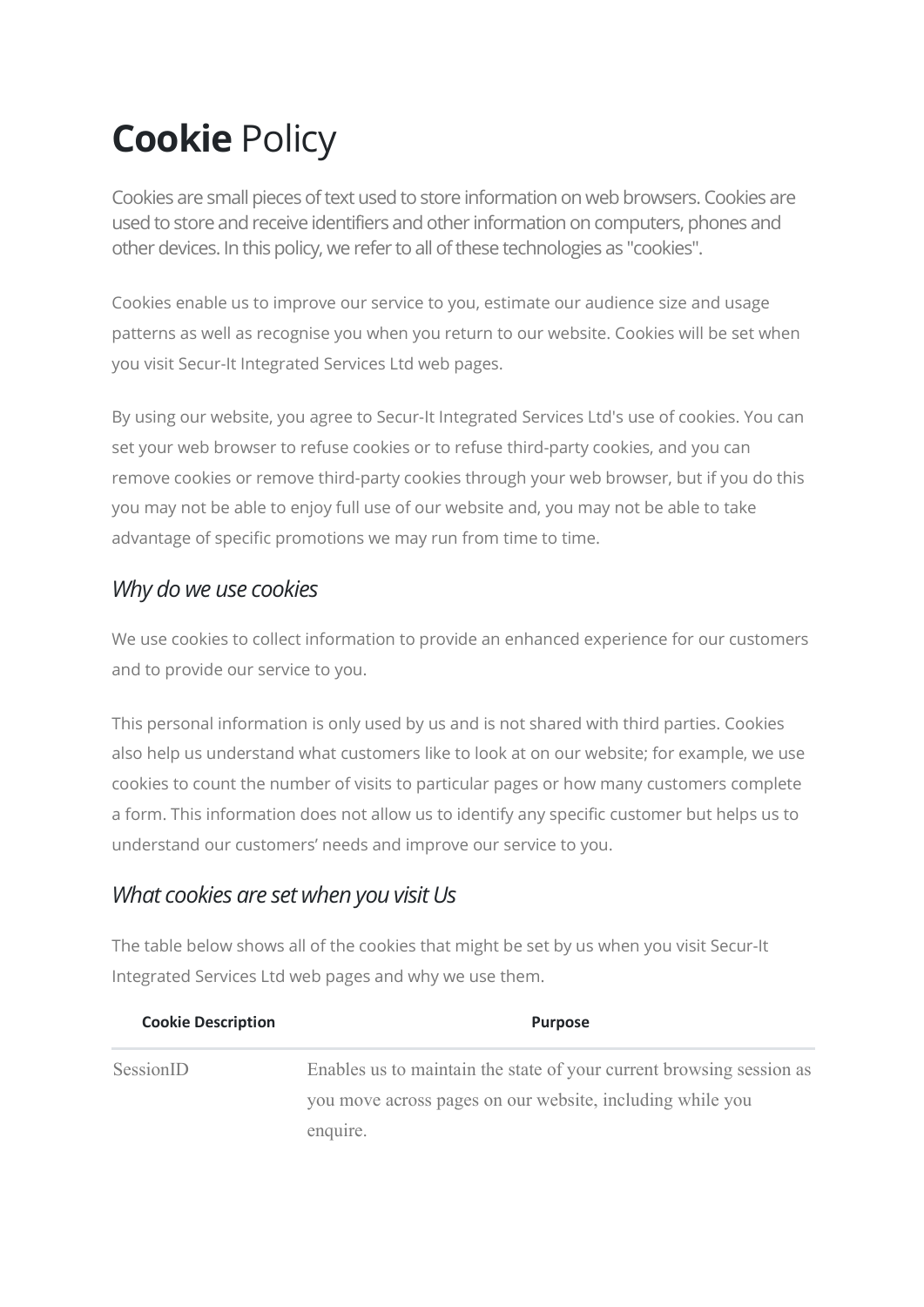| <b>Cookie Description</b> | <b>Purpose</b>                                                            |
|---------------------------|---------------------------------------------------------------------------|
| Verification Token        | Anti Forgery Token used to prevent Cross-site request forgery<br>attacks. |

## MORE INFORMATION

The following cookies are set by our third-party partner suppliers who provide the following services.

| <b>Cookie Description</b> | <b>Purpose</b>                                                                                                                                                                                                                                                                                                                                                                                                                                                                                                                                                                        |
|---------------------------|---------------------------------------------------------------------------------------------------------------------------------------------------------------------------------------------------------------------------------------------------------------------------------------------------------------------------------------------------------------------------------------------------------------------------------------------------------------------------------------------------------------------------------------------------------------------------------------|
| Analytics                 | These cookies are used to collect information about how visitors use the<br>Secur-It Integrated Services Ltd web pages, including the number of<br>visitors, where they have come from, and the specific pages viewed<br>during the current session. We use this information to compile reports,<br>which help us to understand user behaviour on our website and how we<br>might be able to improve our service. We collect information about<br>whether you reached our website via one of our affiliates so that we can<br>tailor your application experience.                     |
|                           | Secur-It Integrated Services Ltd web pages use Google Analytics, a web<br>analytics service provided by Google Ireland Limited ("Google").                                                                                                                                                                                                                                                                                                                                                                                                                                            |
|                           | Google uses cookies to help Google analyse how users use our website.<br>The information generated by the cookies about your use of our website<br>and your current IP address will be transmitted by your browser to and<br>will be stored by Google on servers in the United States and other<br>countries. Acting on Secur-It Integrated Services Ltd's behalf, Google<br>will use this information to evaluate your use of our website, compiling<br>reports on our website activity and providing us with other services<br>relating to our website activity and internet usage. |
|                           | The IP address collected through Google will not be associated with any<br>other data held by Google.                                                                                                                                                                                                                                                                                                                                                                                                                                                                                 |
|                           | As well as refusing or removing cookies through your web browser, you<br>may also stop the transmission of information generated by the cookies                                                                                                                                                                                                                                                                                                                                                                                                                                       |